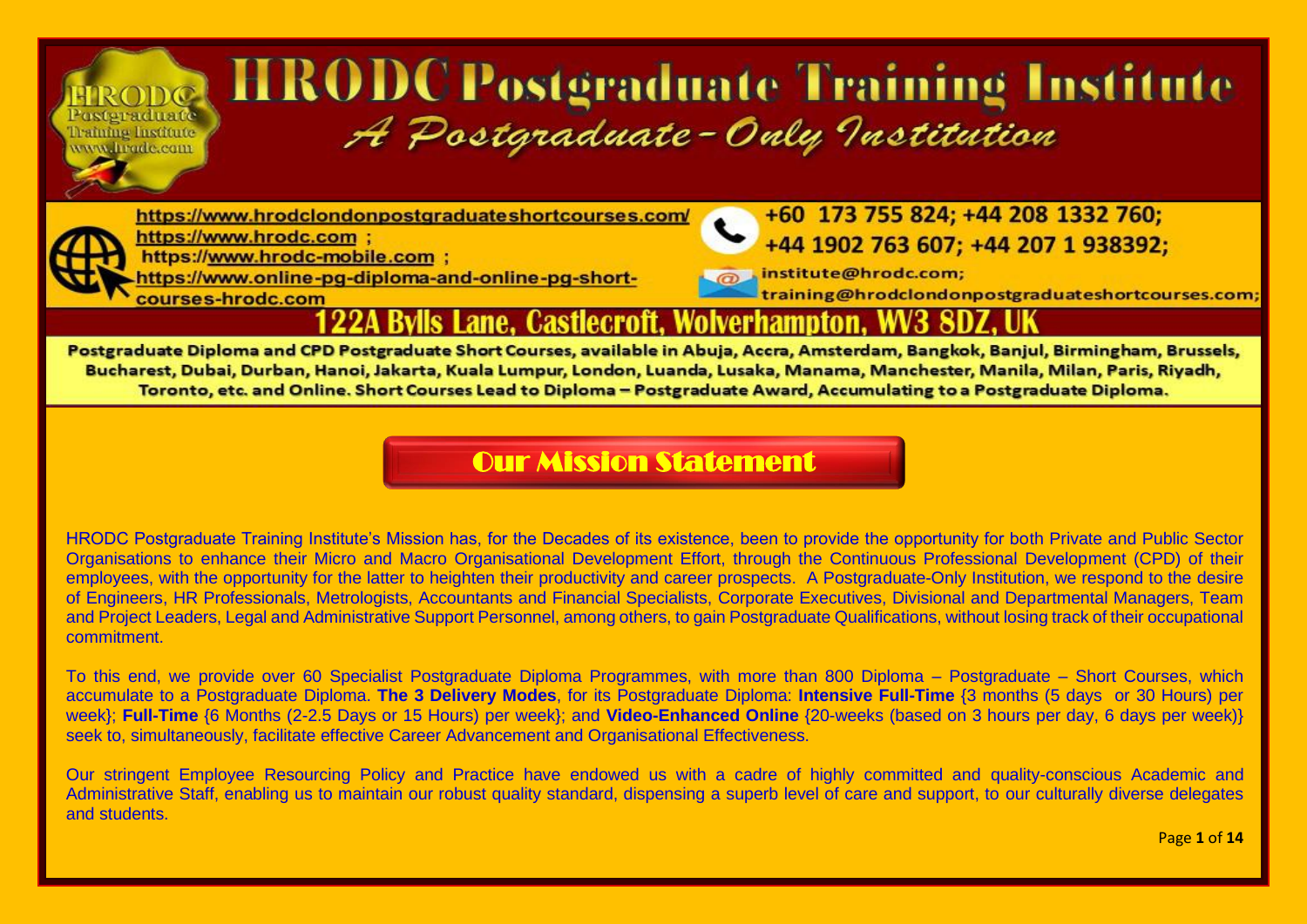| <b>Course #</b> | <b>Programme and Course Title</b>                                                                                                                                                                                                                                                  | <b>Cost</b> | <b>Duration</b> |
|-----------------|------------------------------------------------------------------------------------------------------------------------------------------------------------------------------------------------------------------------------------------------------------------------------------|-------------|-----------------|
| 001             | Dynamics Of Organisational Change Management Course, Leading to Diploma -<br>Postgraduate - in Organisational Change Management, Accumulating to<br>Postgraduate Diploma.                                                                                                          | £5,000.00   | 5 Days          |
| 006             | Diversity Management: A Value-Added Inclusion Course, Leading to Diploma -<br>Postgraduate in Diversity Management, Accumulating to Postgraduate Diploma.                                                                                                                          | £5,000.00   | 5 Days          |
| 016             | <b>Productivity Improvement: Employing Modern Productivity Enhancement</b><br>Methods Course, Leading to Diploma - Postgraduate - in Productivity<br>Management (Double Credit), Accumulating to Postgraduate Diploma.                                                             | £10,000.00  | 10 Days         |
| 031             | <b>Organisational (Organizational) Design: Structuring and Restructuring</b><br>Organisations (Organizations) Course, Leading to Diploma - Postgraduate - in<br><b>Organisation Design: Structuring and Restructuring Organisations, Accumulating</b><br>to Postgraduate Diploma,. | £5,000.00   | <b>5 Days</b>   |
| 032.1           | <b>Executive Management, Intensive Full-Time (3 Months) Programme, Leading to</b><br><b>Postgraduate Diploma in Executive Management.</b>                                                                                                                                          | £45,000.00  | <b>3 Months</b> |
| 032.2           | <b>Executive Management, Full-Time (6 Months) Programme, Leading to</b><br><b>Postgraduate Diploma in Executive Management.</b>                                                                                                                                                    | £45,000.00  | <b>6 Months</b> |
|                 |                                                                                                                                                                                                                                                                                    |             |                 |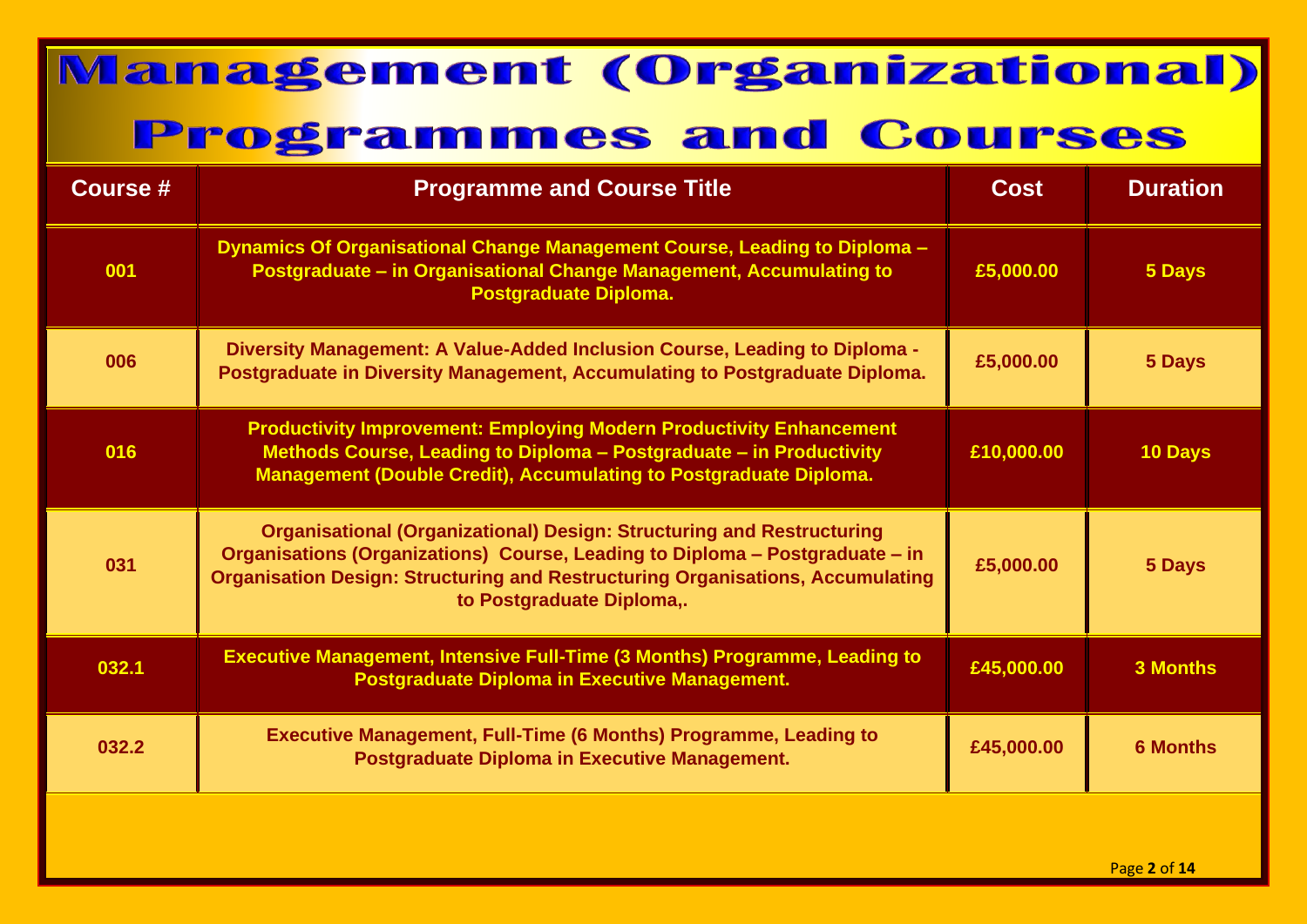| <b>Course #</b>     | <b>Programme and Course Title</b>                                                                                                                                                                                                                                                                                       | <b>Cost</b> | <b>Duration</b> |
|---------------------|-------------------------------------------------------------------------------------------------------------------------------------------------------------------------------------------------------------------------------------------------------------------------------------------------------------------------|-------------|-----------------|
| <b>032 Block 1</b>  | <b>Organisation (Organization) and Management: An Introduction Course, Leading to</b><br>Diploma - Postgraduate - in Organisation Management and Executive<br><b>Management Block 1, Accumulating to Postgraduate Diploma.</b>                                                                                          | £5,000.00   | 5 Days          |
| <b>032 Block 3</b>  | <b>Organisational Improvement: Revitalizing Organisations, Through Organisational</b><br>(Organizational) Development and Change Course, Leading to Diploma -<br>Postgraduate - in Organisational Improvement: Development and Change and<br><b>Executive Management Block 3, Accumulating to Postgraduate Diploma.</b> | £5,000.00   | 5 Days          |
| <b>032 Block 4</b>  | Enhancing Managerial Effectiveness Course, Leading to Diploma - Postgraduate<br>- in Enhancing Managerial Effectiveness and Executive Management Block 4,<br><b>Accumulating to Postgraduate Diploma,.</b>                                                                                                              | £5,000.00   | 5 Days          |
| <b>032 Block 9</b>  | <b>Managing Organisational (Organizational) Quality and Resources Course, Leading</b><br>to Diploma - Postgraduate - in Managing Organisational Quality and Resources<br>and Executive Management Block 9, Accumulating to Postgraduate Diploma,.                                                                       | £5,000.00   | <b>5 Days</b>   |
| <b>032 Block 10</b> | Managing Internal and External Cultural Diversity Course, Leading to Diploma -<br>Postgraduate - in Managing Internal and External Cultural Diversity and Executive<br><b>Management Block 10, Accumulating to Postgraduate Diploma,.</b>                                                                               | £5,000.00   | 5 Days          |
|                     |                                                                                                                                                                                                                                                                                                                         |             |                 |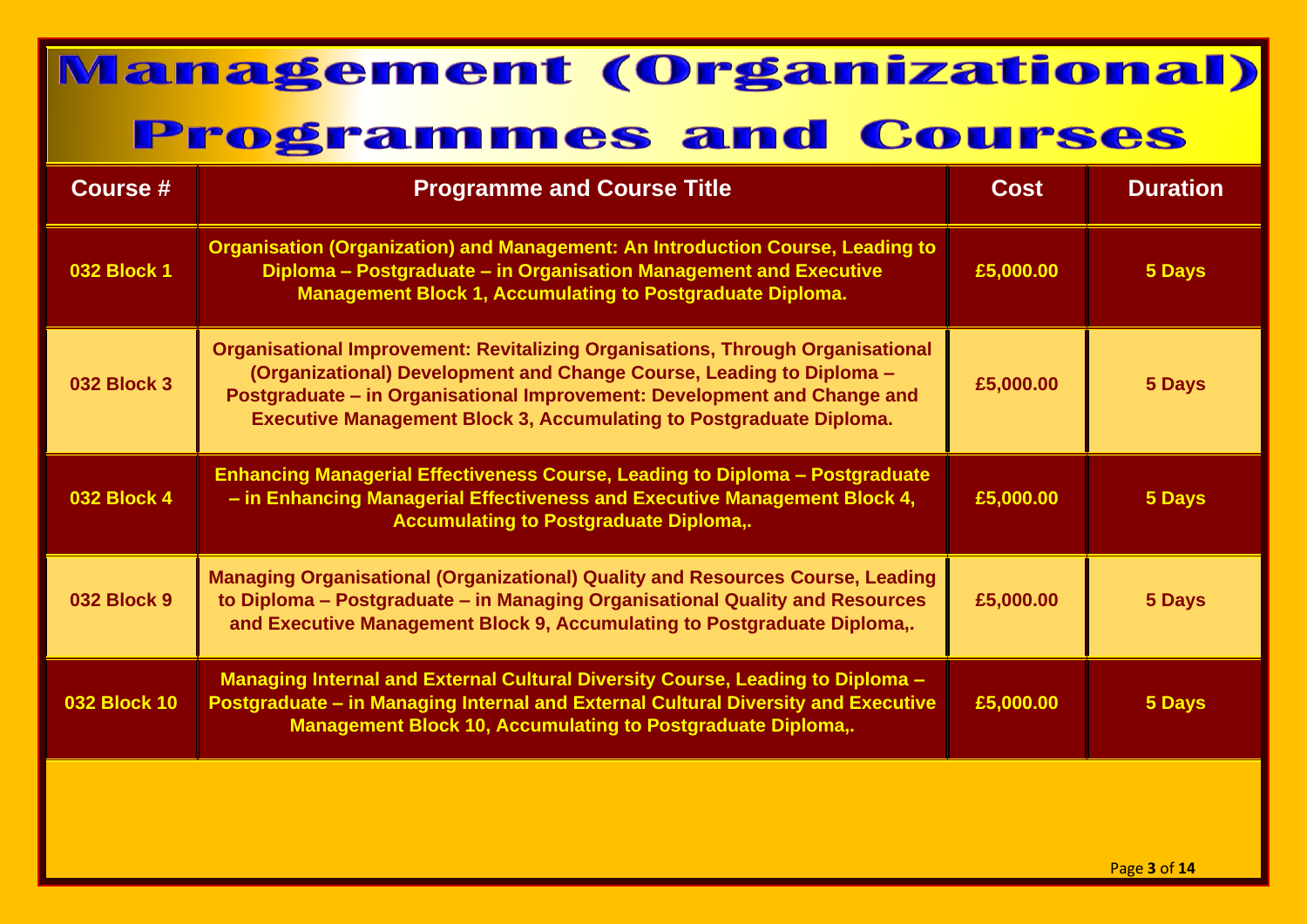| <b>Course #</b>     | <b>Programme and Course Title</b>                                                                                                                                                                                                                      | <b>Cost</b> | <b>Duration</b> |
|---------------------|--------------------------------------------------------------------------------------------------------------------------------------------------------------------------------------------------------------------------------------------------------|-------------|-----------------|
| <b>032 Block 11</b> | <b>Enhancing Objective Accomplishments Through an Enthusiastic Workforce</b><br>Course Leading to Diploma - Postgraduate - in Learning and Motivation and<br><b>Executive Management Block 11, Accumulating to Postgraduate Diploma.</b>               | £5,000.00   | 5 Days          |
| <b>032 Block 12</b> | <b>Organisational (Organizational) Structure and Control Systems Course, Leading</b><br>to Diploma - Postgraduate - in Organisational Structure and Control Systems and<br><b>Executive Management Block 12, Accumulating to Postgraduate Diploma.</b> | £5,000.00   | 5 Days          |
| 033                 | <b>Creating Investment Projects in the Industrial Sector Course, Leading to Diploma</b><br>- Postgraduate - in Investment Projects Creation in Industrial Sectors,<br><b>Accumulating to Postgraduate Diploma.</b>                                     | £5,000.00   | 5 Days          |
| 034                 | <b>Evaluating the Performance of Industrial Investments Course, Leading to Diploma</b><br>- Postgraduate - in Industrial Investments Performance Evaluation, Accumulating<br>to Postgraduate Diploma.                                                  | £5,000.00   | 5 Days          |
| 040                 | <b>Strategic Management and Strategic Cost Management Course, Leading to</b><br>Diploma - Postgraduate - in Strategic Management and Strategic Cost<br><b>Management, Accumulating to Postgraduate Diploma.</b>                                        | £6,000.00   | <b>6 Days</b>   |
| 044.1               | Women In Management Intensive Full-Time (3 Months) Programme, Leading to<br><b>Postgraduate Diploma in Women and Management.</b>                                                                                                                       | £45,000.00  | <b>3 Months</b> |
|                     |                                                                                                                                                                                                                                                        |             | Page 4 of 14    |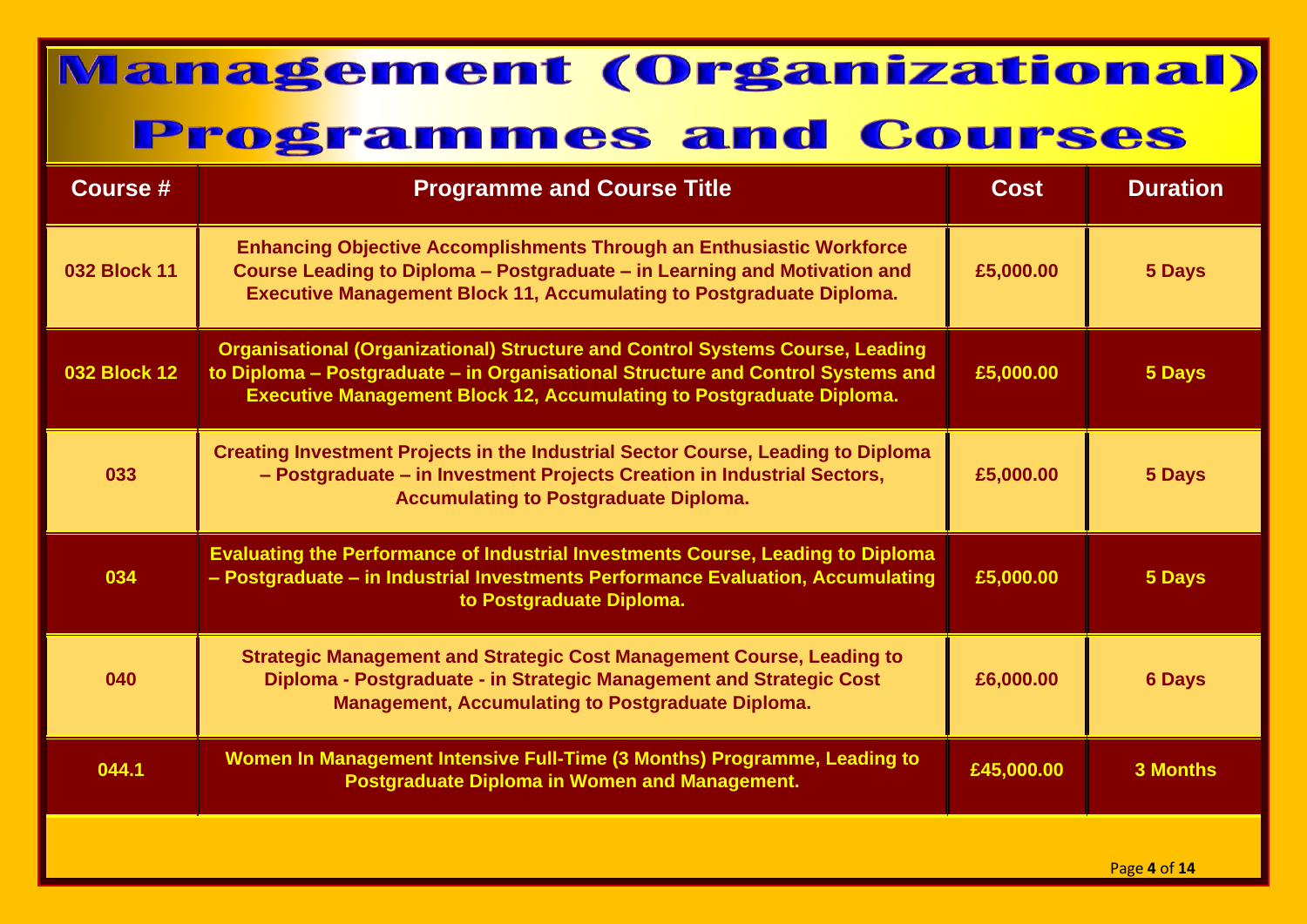| <b>Course #</b> | <b>Programme and Course Title</b>                                                                                                                                          | <b>Cost</b> | <b>Duration</b>   |
|-----------------|----------------------------------------------------------------------------------------------------------------------------------------------------------------------------|-------------|-------------------|
| 044.2           | Women In Management Full-Time (6 Months) Programme, Leading to<br><b>Postgraduate Diploma in Women and Management.</b>                                                     | £45,000.00  | <b>6 Months</b>   |
| 044.M1          | Women in the Workplace Course, Leading to Diploma - Postgraduate - in Women<br>in the Workplace (Double Credit), Accumulating to Postgraduate Diploma.                     | £10,000.00  | 10 Days           |
| 052             | The Management of Organisational Resource - Leading to Diploma-Postgraduate<br>in Resource Management, Accumulating to Postgraduate Diploma.                               | £5,000.00   | 5 Days            |
| 053             | Effective Time Management Course, Leading to Diploma - Postgraduate - in Time<br><b>Management, Accumulating to Postgraduate Diploma.</b>                                  | £5,000.00   | 5 Days            |
| 054             | Delegating For Role and Organisational Effectiveness Course, Leading to Diploma<br>- Postgraduate - in Organisational Delegation, Accumulating to Postgraduate<br>Diploma. | £5,000.00   | 5 Days            |
| 055             | The Dynamic Functions of Management Course, Leading to Diploma -<br>Postgraduate - in Functions of Management, Accumulating to Postgraduate<br>Diploma.                    | £5,000.00   | 5 Days            |
| 060             | <b>Business and Organisational Analysis Course, Leading to Diploma - Postgraduate</b><br>in Business and Organisational Analysis                                           | £5,000.00   | 5 Days            |
|                 |                                                                                                                                                                            |             | $P2$ $q0$ 5 of 14 |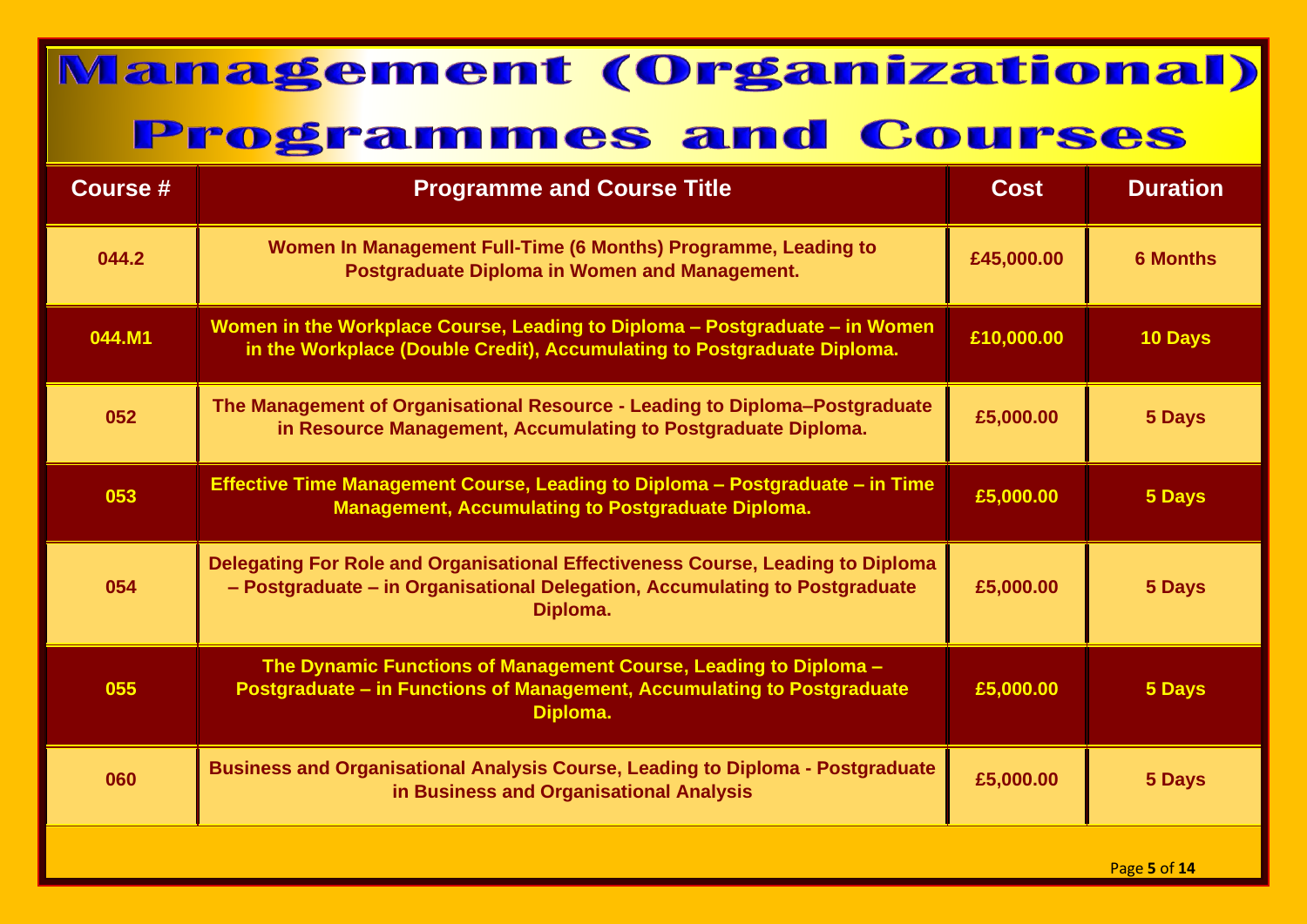| Course # | <b>Programme and Course Title</b>                                                                                                                                                                                                                                                                     | <b>Cost</b> | <b>Duration</b> |
|----------|-------------------------------------------------------------------------------------------------------------------------------------------------------------------------------------------------------------------------------------------------------------------------------------------------------|-------------|-----------------|
| 065      | <b>Small Business Start-Up, Expansion and Management Course, Leading to</b><br>Diploma - Postgraduate - in Small Business Start-Up, Expansion and<br><b>Management (Double Credit), Accumulating to Postgraduate Diploma.</b>                                                                         | £12,000.00  | <b>12 Days</b>  |
| 065.M1   | <b>Small Business Start-up and Management 1: Company Products, Market Sectors,</b><br>Legal Status and Costing, Leading to Diploma - Postgraduate - in Company<br>Products, Market Sectors, Legal Status and Costing, Accumulating to a<br><b>Postgraduate Diploma</b>                                | £6,000.00   | <b>6 Days</b>   |
| 065.M2   | <b>Small Business Start-up and Management 2: Small Business Cost Accounting,</b><br>Customer Values, and Business Planning, Leading to Diploma - Postgraduate - in<br><b>Small Business Cost Accounting, Customer Values, and Business Planning,</b><br><b>Accumulating to a Postgraduate Diploma</b> | £6,000.00   | <b>6 Days</b>   |
| 067      | Advanced Media Production and Presentation Course, Leading to Diploma -<br>Postgraduate in Advanced Media Production and Presentation (Quad Credit),<br><b>Accumulating to Postgraduate Diploma,.</b>                                                                                                 | £20,000.00  | 20 Days         |
| 069      | Decision-making in Organisations (Organizations): Structural Design Myths and<br>Realities Course, Leading to Diploma - Postgraduate - in Organisational Decision-<br>making, Accumulating to Postgraduate Diploma.                                                                                   | £5,000.00   | 5 Days          |
| 073      | <b>Community and Charitable Organisation Management: Marketing, Sponsorship,</b><br><b>Business Planning, Research, Meeting and Events Management in Incorporated</b>                                                                                                                                 | £12,000.00  | 12 Days         |
|          |                                                                                                                                                                                                                                                                                                       |             | Page 6 of 14    |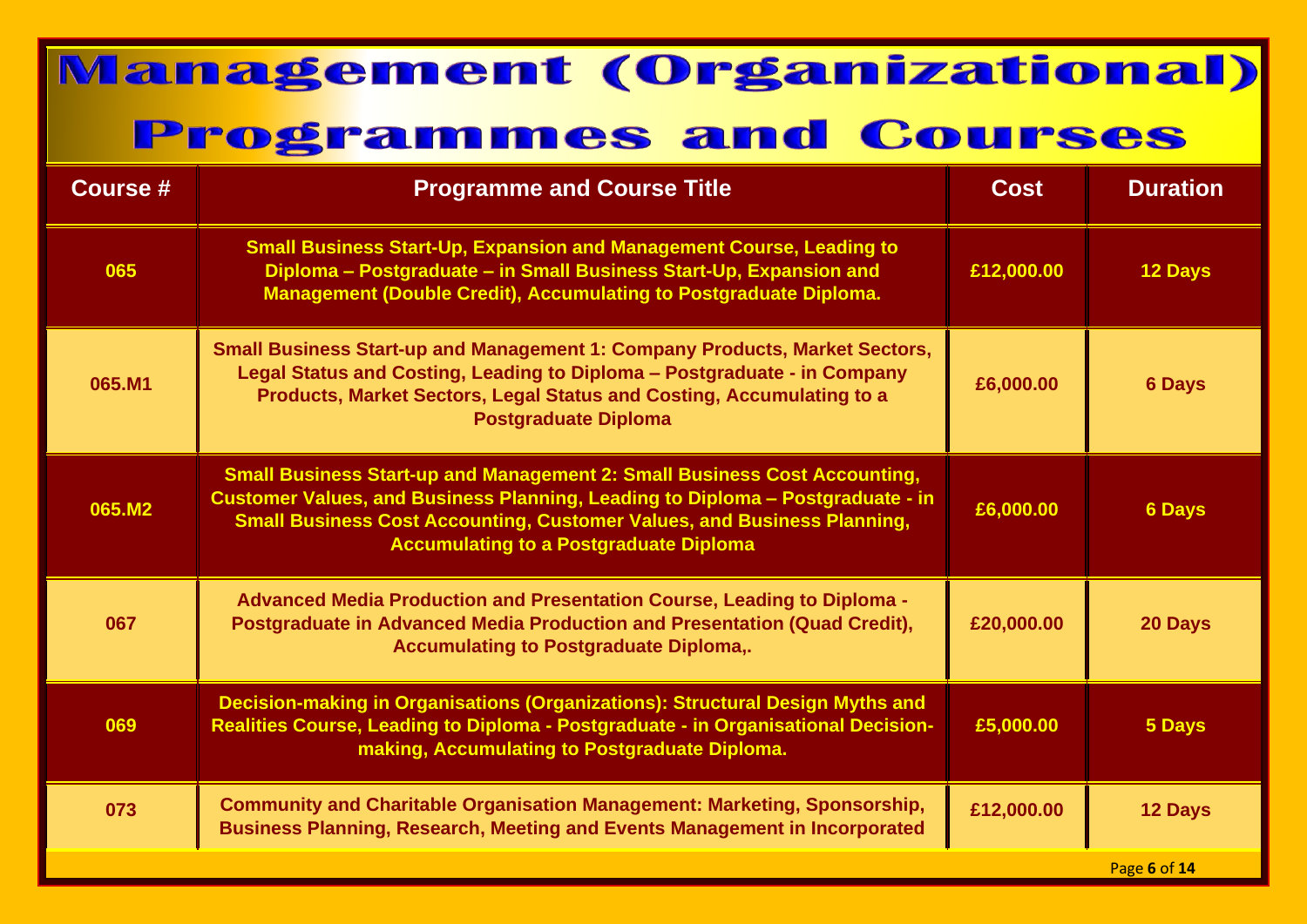| <b>Course #</b> | <b>Programme and Course Title</b>                                                                                                                                                                                                                                                                                                                                                                      | <b>Cost</b> | <b>Duration</b> |
|-----------------|--------------------------------------------------------------------------------------------------------------------------------------------------------------------------------------------------------------------------------------------------------------------------------------------------------------------------------------------------------------------------------------------------------|-------------|-----------------|
|                 | (CIO) and Unincorporated Charitable Organisations Course, Leading to Diploma -<br>Postgraduate - in Community and Charitable Organisations Management (Double<br>Credit), Accumulating to Postgraduate Diploma,.                                                                                                                                                                                       |             |                 |
| 074             | <b>Conflict and Role Conflict: Conflict Management In Organisations Course,</b><br>Leading to Diploma - Postgraduate - in Conflict Management, Accumulating to<br><b>Postgraduate Diploma.</b>                                                                                                                                                                                                         | £5,000.00   | 5 Days          |
| 080             | <b>Organisational Development (OD) in Action: Improving Organisational</b><br>Effectiveness Course, Leading to Diploma - Postgraduate - in Organisational<br>Development, Accumulating to Postgraduate Diploma,.                                                                                                                                                                                       | £5,000.00   | 5 Days          |
| 081             | Mergers, Acquisitions, Joint Ventures and Strategic Alliances: Financial and<br><b>Accounting Aspects of Mergers, Acquisitions and Joint Ventures For Managers,</b><br><b>Entrepreneurs, Private Equities and Corporate Investors Course, Leading to</b><br>Diploma - Postgraduate - in Mergers, Acquisitions, Joint Ventures and Strategic<br><b>Alliances, Accumulating to Postgraduate Diploma.</b> | £6,000.00   | <b>6 Days</b>   |
| 084             | <b>External and Internal or Organic Organisational Growth Strategy: In Pursuit of</b><br>Organisational Effectiveness Seminar or Course, Leading to Diploma -<br>Postgraduate - in Organic and External Growth Strategy for Organisational<br><b>Effectiveness</b>                                                                                                                                     | £6,000.00   | <b>6 Days</b>   |
|                 |                                                                                                                                                                                                                                                                                                                                                                                                        |             |                 |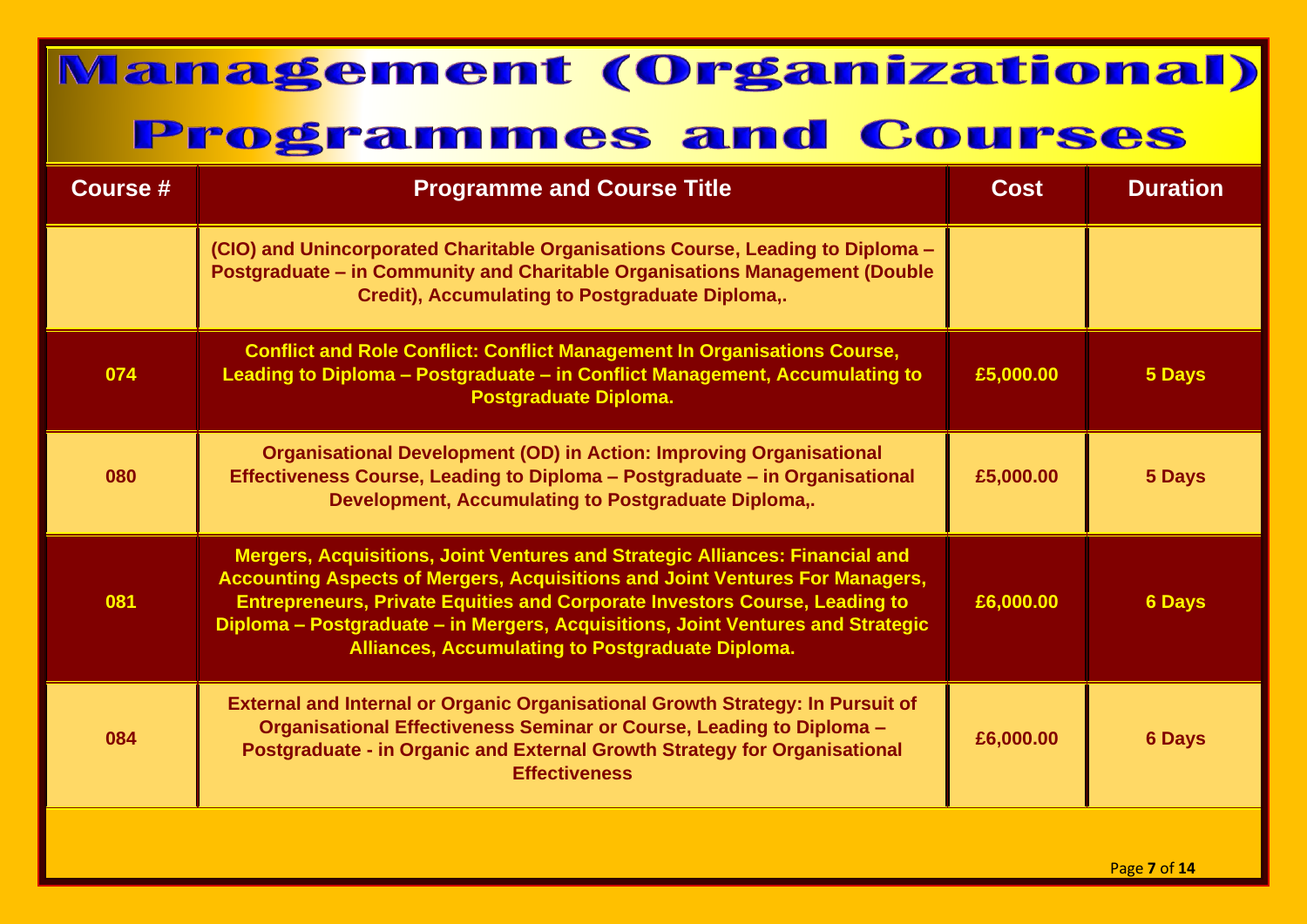| <b>Course #</b> | <b>Programme and Course Title</b>                                                                                                                                                                                      | Cost       | <b>Duration</b> |
|-----------------|------------------------------------------------------------------------------------------------------------------------------------------------------------------------------------------------------------------------|------------|-----------------|
| 085.M2          | Investor Relations Course, Leading to Diploma - Postgraduate - in Investor<br><b>Relations, Accumulating to Postgraduate Diploma.</b>                                                                                  | £5,000.00  | 5 Days          |
| 085.M3          | <b>Business Plan: A Guide to Entrepreneurs and Investors Course, Leading to</b><br>Diploma - Postgraduate - in Business Planning, Accumulating to Postgraduate<br>Diploma.                                             | £5,000.00  | 5 Days          |
| 085.M4          | Internal and External Organisational Analysis Course, Leading to Diploma -<br>Postgraduate - in Internal and External Organisational Analysis, Accumulating to<br><b>Postgraduate Diploma.</b>                         | £5,000.00  | 5 Days          |
| 085.M5          | Strategic Planning and Organisational Development Course, Leading to Diploma -<br>Postgraduate - in Strategic Planning and Organisational Development (Triple<br><b>Credit), Accumulating to Postgraduate Diploma.</b> | £15,000.00 | <b>15 Days</b>  |
| 086.1           | <b>Business Administration Course, Intensive Full-Time (3 Months), Leading to</b><br>Postgraduate Diploma in Business Administration.                                                                                  | £45,000.00 | <b>3 Months</b> |
| 086.2           | <b>Business Administration Course, Full-Time (6 Months), Leading to Postgraduate</b><br><b>Diploma in Business Administration.</b>                                                                                     | £45,000.00 | <b>6 Months</b> |
|                 |                                                                                                                                                                                                                        |            |                 |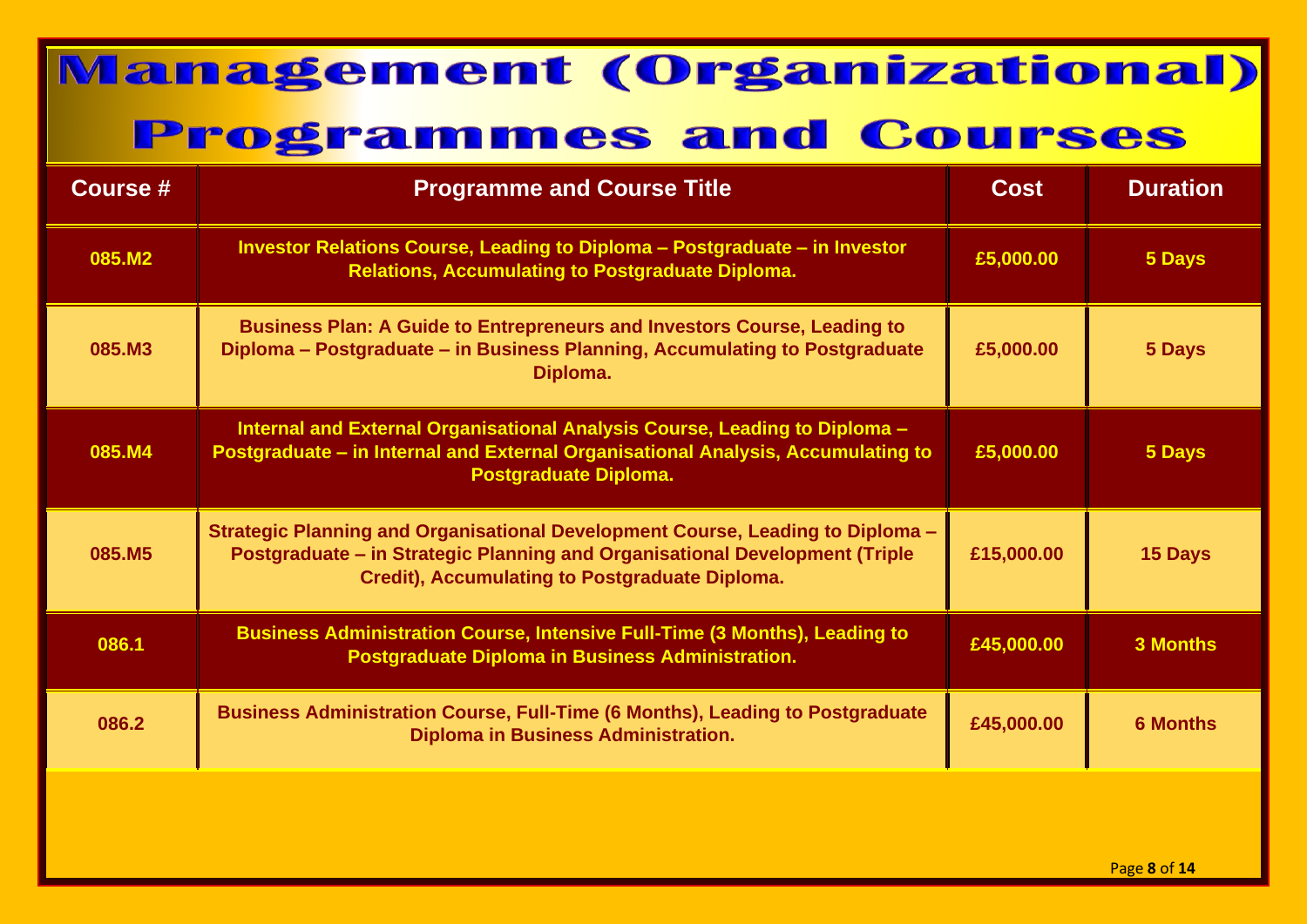| <b>Course #</b> | <b>Programme and Course Title</b>                                                                                                                                                                                                                                        | <b>Cost</b> | <b>Duration</b> |
|-----------------|--------------------------------------------------------------------------------------------------------------------------------------------------------------------------------------------------------------------------------------------------------------------------|-------------|-----------------|
| 092             | <b>Change Management and Executive Leadership in Organisations Course, Leading</b><br>to Diploma - Postgraduate - in Change Management and Executive Leadership,<br><b>Accumulating to Postgraduate Diploma.</b>                                                         | £6,000.00   | <b>6 Days</b>   |
| 099             | Time Management and Client or Customer Care Course, Leading to Diploma -<br>Postgraduate - in Time Management and Client or Customer Care (Double Credit),<br><b>Accumulating to Postgraduate Diploma.</b>                                                               | £10,000.00  | 10 Days         |
| 110             | <b>Corporate Social Investment (CSI): Policy Formulation, Communication and</b><br>Implementation Strategy Course, Leading to Diploma - Postgraduate - in<br><b>Corporate Social Investment (Double Credit), Accumulating to Postgraduate</b><br>Diploma.                | £10,000.00  | 10 Days         |
| 115.M6          | <b>Cost Accounting: Decision-Making, Pricing Decision and Cost Management</b><br>Course, Leading to Diploma - Postgraduate - in Cost Accounting: Decision-<br>Making, Pricing Decision and Cost Management, Accumulating to Postgraduate<br>Diploma.                     | £5,000.00   | 5 Days          |
| 115.M11         | <b>Management Control Systems, Transfer Pricing and Multinational Operations (1)</b><br>Course, Leading to Diploma - Postgraduate - in Management Control Systems,<br><b>Transfer Pricing and Multinational Operations (1), Accumulating to Postgraduate</b><br>Diploma. | £5,000.00   | 5 Days          |
|                 |                                                                                                                                                                                                                                                                          |             | Page 9 of 14    |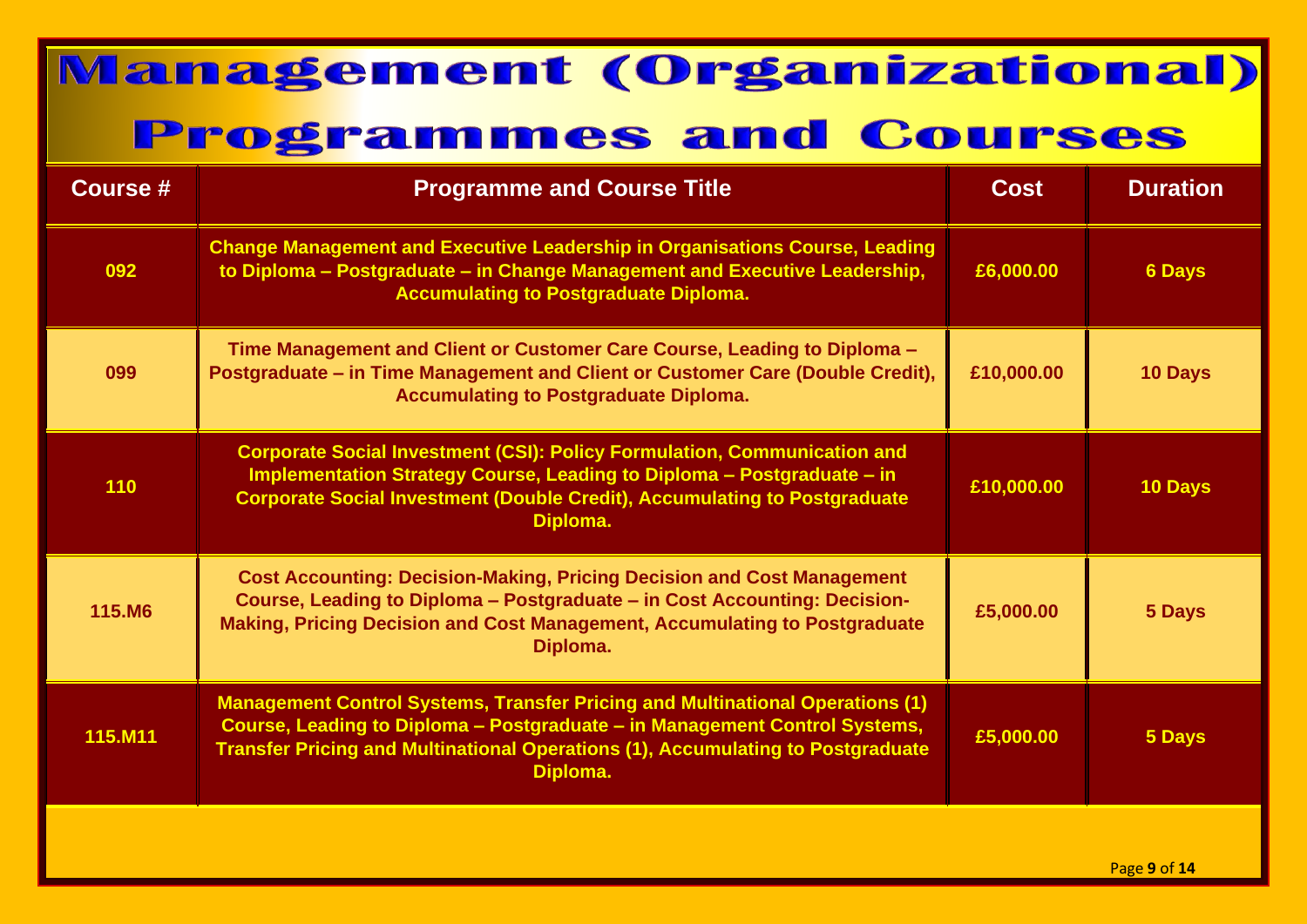| <b>Course #</b> | <b>Programme and Course Title</b>                                                                                                                                                                                                                                                     | <b>Cost</b> | <b>Duration</b> |
|-----------------|---------------------------------------------------------------------------------------------------------------------------------------------------------------------------------------------------------------------------------------------------------------------------------------|-------------|-----------------|
| 123             | Key Success Factors (KSFs) and Key Performance Indicators (KPIs): Strategic<br>Operational Survival Imperatives Course, Leading to Diploma - Postgraduate - in<br>Key Success Factors and Key Performance Indicators (Double Credit),<br><b>Accumulating to Postgraduate Diploma.</b> | £12,000.00  | 12 Days         |
| 145             | <b>Organisational Design, Performance Management and Modern Quality Systems</b><br>Course, Leading to Diploma - Postgraduate - in Organisational Design (5-Credit),<br><b>Performance Management and Modern Quality Systems, Accumulating to</b><br><b>Postgraduate Diploma.</b>      | £25,000.00  | 25 Days         |
| 146.M11         | Time Management for Event Planners Course, Leading to Diploma - Postgraduate<br>- in Time Management for Event Planners, Accumulating to Postgraduate Diploma                                                                                                                         | £5,000.00   | 5 Days          |
| 147             | <b>Current and Recurrent Issues in Human Resource Management (HRM) Course,</b><br>Leading to Diploma - Postgraduate - in Current and Recurrent Issues in Human<br><b>Resource Management (HRM), Accumulating to Postgraduate Diploma.</b>                                             | £6,000.00   | <b>6 Days</b>   |
| 148             | <b>Organisational Culture and Cross-Cultural Communication Course, Leading to</b><br>Diploma - Postgraduate - in Organisational Culture and Cross-Cultural<br><b>Communication, Accumulating to Postgraduate Diploma,.</b>                                                            | £6,000.00   | <b>6 Days</b>   |
|                 |                                                                                                                                                                                                                                                                                       |             |                 |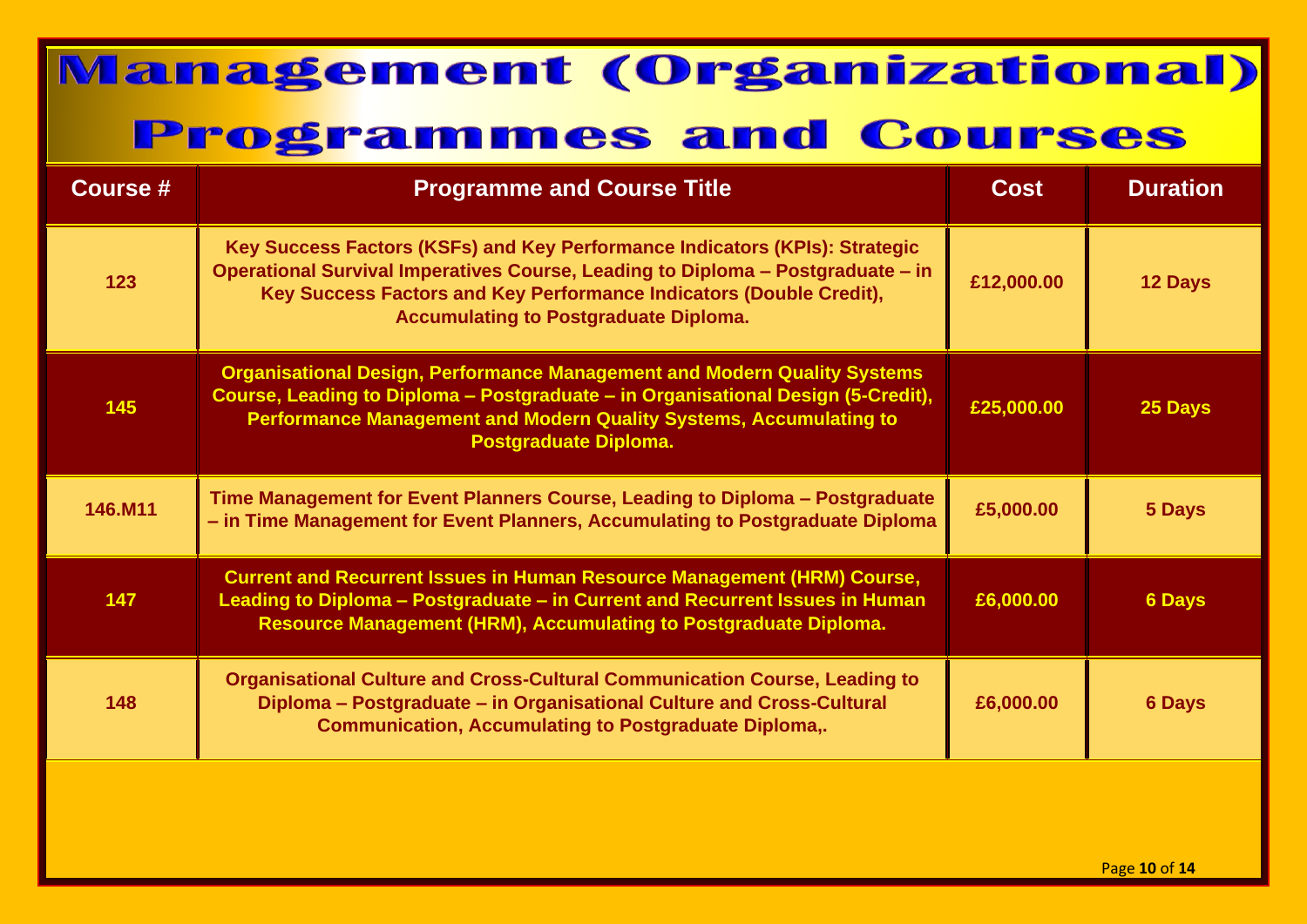| Course # | <b>Programme and Course Title</b>                                                                                                                                                                                                                                                    | <b>Cost</b> | <b>Duration</b> |
|----------|--------------------------------------------------------------------------------------------------------------------------------------------------------------------------------------------------------------------------------------------------------------------------------------|-------------|-----------------|
| 154      | Strategic Planning and Organisational Development (OD), Leading to Diploma -<br>Postgraduate - in Strategic Planning and Organisational Development (OD) (Triple<br><b>Credit), Accumulating to Postgraduate Diploma.</b>                                                            | £15,000.00  | 15 Days         |
| 155      | <b>Strategic Management: Strategic Policy and Strategic Planning Processes</b><br>Course, Leading to Diploma – Postgraduate – in Strategic Management: Strategic<br><b>Policy and Strategic Planning Processes (Triple Credit), Accumulating to</b><br><b>Postgraduate Diploma,.</b> | £15,000.00  | 15 Days         |
| 166      | <b>Managing Community Level Grievance Relations: Dispute Mediation and</b><br><b>Resolution - Community Level Grievance Relations Management Diploma</b><br><b>Postgraduate (Triple Credit)</b>                                                                                      | £15,000.00  | <b>15 Days</b>  |
| 167.1    | <b>Organisational Development and Change Management: Conceptual, Contextual</b><br>and Analytical Issues, Postgraduate Diploma.                                                                                                                                                      | £45,000.00  | <b>3 Months</b> |
| 167.2    | <b>Organisational Development and Change Management: Conceptual, Contextual</b><br>and Analytical Issues, Postgraduate Diploma.                                                                                                                                                      | £45,000.00  | <b>6 Months</b> |
| 168      | <b>Hospitality and Hospitality Operations Management: An International Perspective</b><br>(Quad Credit) Course, Leading to Diploma - Postgraduate, Accumulating to<br>Postgraduate Diploma,.                                                                                         | £20,000.00  | 20 Days         |
|          |                                                                                                                                                                                                                                                                                      |             |                 |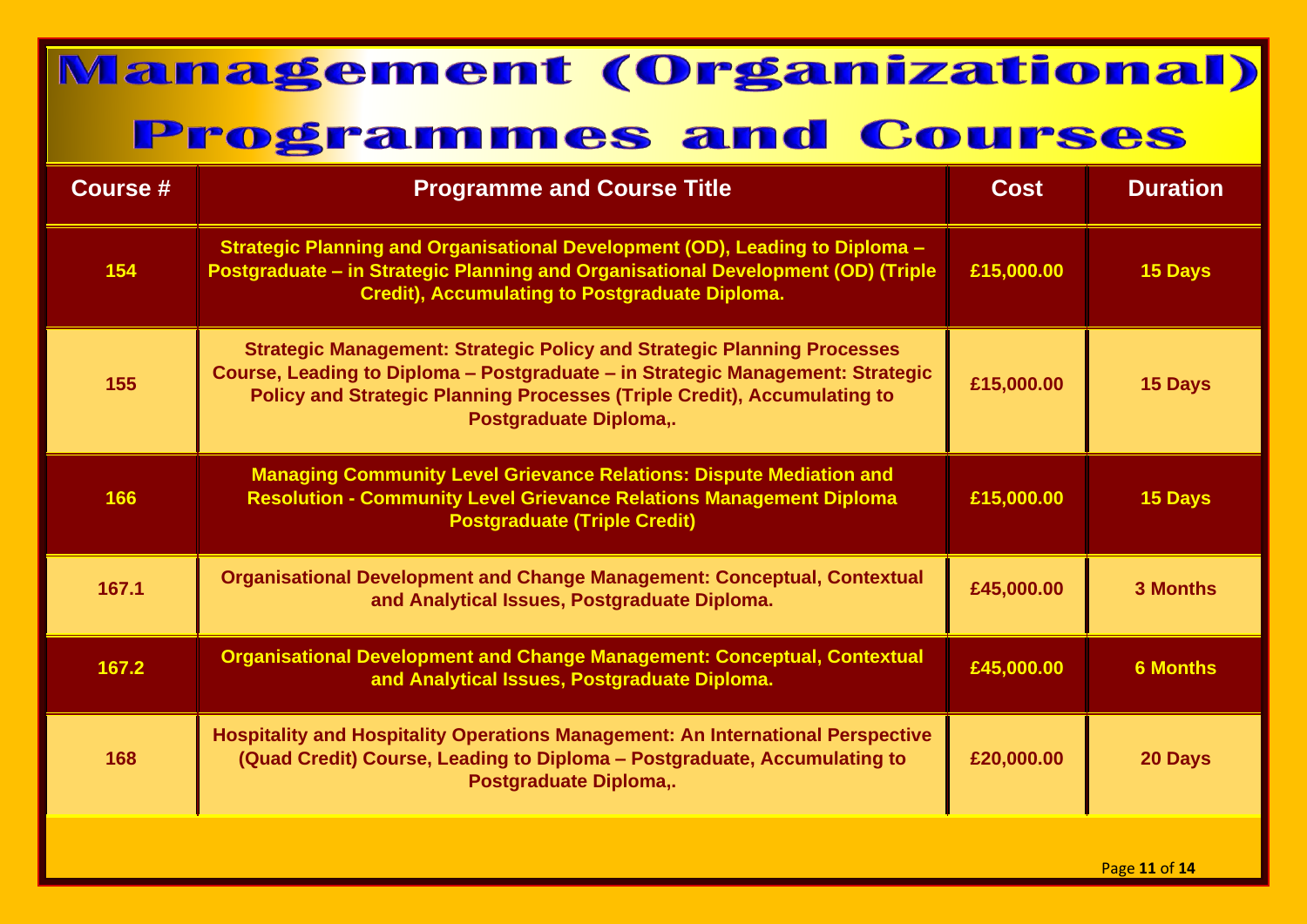| Course #      | <b>Programme and Course Title</b>                                                                                                                                                                                                                                                              | <b>Cost</b> | <b>Duration</b> |
|---------------|------------------------------------------------------------------------------------------------------------------------------------------------------------------------------------------------------------------------------------------------------------------------------------------------|-------------|-----------------|
| <b>173.M3</b> | <b>Operations Management, Sourcing, Forecasting, Demand Planning and Inventory</b><br>Management, Leading to Diploma-Postgraduate in Operations Management,<br>Sourcing, Forecasting, Demand Planning and Inventory Management,<br><b>Accumulating to Postgraduate Diploma.</b>                | £5,000.00   | 5 Days          |
| 178           | Strategic Management, Project Management, Organisational Analysis and Design,<br>Leading to Diploma - Postgraduate (Double Credit), Accumulating to<br>Postgraduate Diploma,.                                                                                                                  | £10,000.00  | 10 Days         |
| 182           | <b>Contract Management and Administration: Maximising Financial and Operational</b><br>Performance Course, Leading to Diploma - Postgraduate - in Contract<br><b>Management and Administration: Maximising Financial and Operational</b><br>Performance, Accumulating to Postgraduate Diploma. | £5,000.00   | 5 Days          |
| 202           | <b>Professional Business Administration: Business Administration Management for</b><br>Professional Business Administrators (Part 1), Diploma - Postgraduate (Quad<br><b>Credit) Course, Accumulating to Postgraduate Diploma.</b>                                                             | £20,000.00  | 20 Days         |
| 213           | <b>Contract Management: Contextualising US Federal Acquisition Regulations (FAR)</b><br><b>System, Leading to Diploma - Postgraduate</b>                                                                                                                                                       | £6,000.00   | <b>6 Days</b>   |
|               |                                                                                                                                                                                                                                                                                                |             |                 |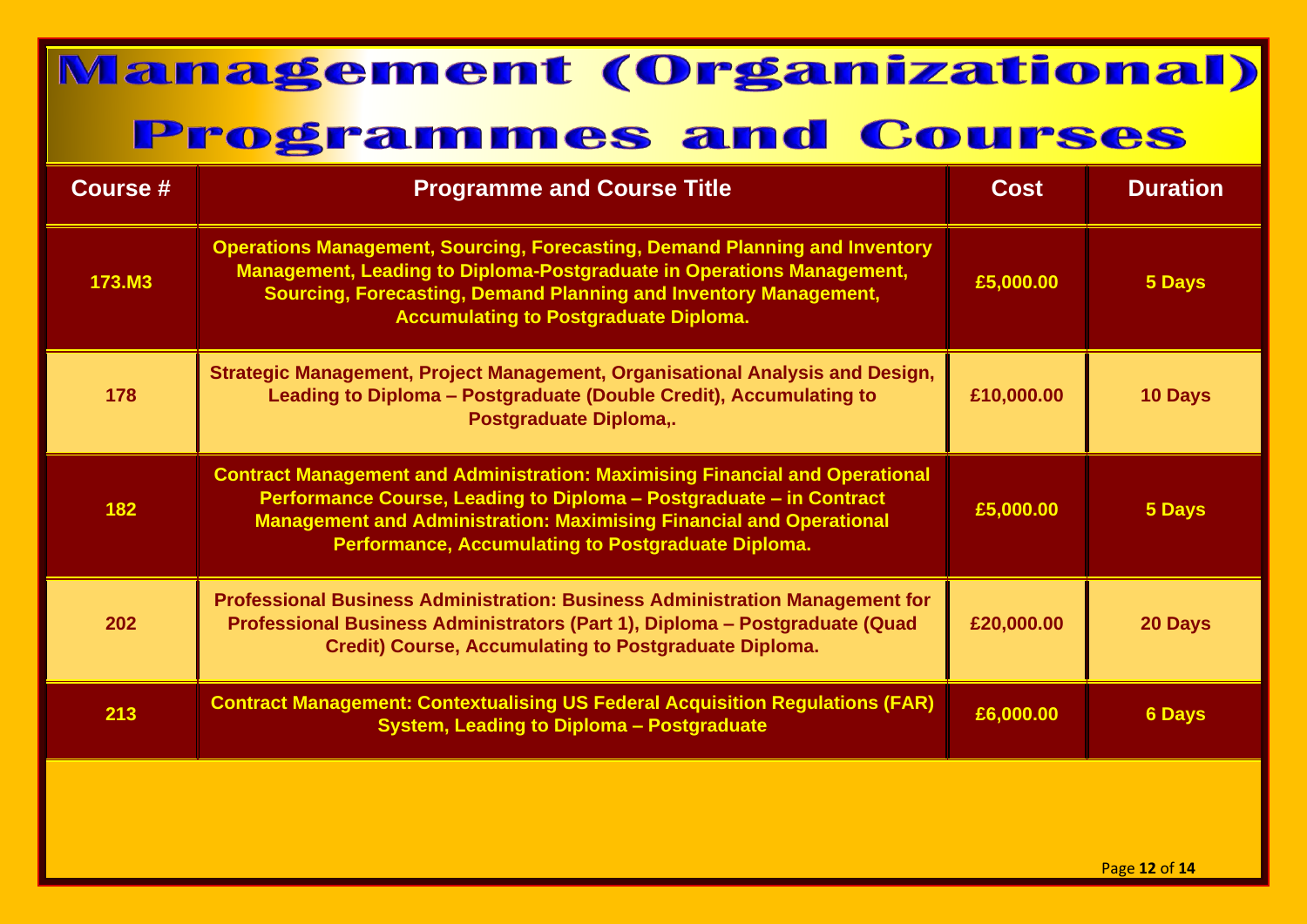| <b>Course #</b> | <b>Programme and Course Title</b>                                                                                                                                                                                                                                                              | <b>Cost</b> | <b>Duration</b> |
|-----------------|------------------------------------------------------------------------------------------------------------------------------------------------------------------------------------------------------------------------------------------------------------------------------------------------|-------------|-----------------|
| 223             | <b>Fleet Management: Facilitating Transport and other Transport Related Activities</b><br>Course, Leading to Diploma - Postgraduate, Accumulating to Postgraduate<br>Diploma.                                                                                                                  | £5,000.00   | 5 Days          |
| 231.M1          | <b>Organisational Analysis and Management in the Construction Industry Course,</b><br>Leading to Diploma - Postgraduate - in Organisational Analysis and Management<br>in the Construction Industry (Double Credit), Accumulating to Postgraduate<br>Diploma.                                  | £10,000.00  | 10 Days         |
| 244             | <b>Organisational (Organizational) Design, Development and Change: Conceptual,</b><br>Contextual and Practical Explorations Course, leading to Diploma - Postgraduate<br>- in Organisational Design, Development and Change (Triple-Credit),<br><b>Accumulating to a Postgraduate Diploma.</b> | £15,000.00  | 15 Days         |
| 250.1           | <b>Social Security and National Insurance Management, Intensive Full-Time (3)</b><br>Months), Leading to Postgraduate Diploma in Social Security and National<br><b>Insurance Management.</b>                                                                                                  | £45,000.00  | <b>3 Months</b> |
| 250.2           | Social Security and National Insurance Management, Full-Time (6 Months),<br><b>Leading to Postgraduate Diploma in Social Security and National Insurance</b><br>Management.                                                                                                                    | £45,000.00  | <b>6 Months</b> |
|                 |                                                                                                                                                                                                                                                                                                |             |                 |